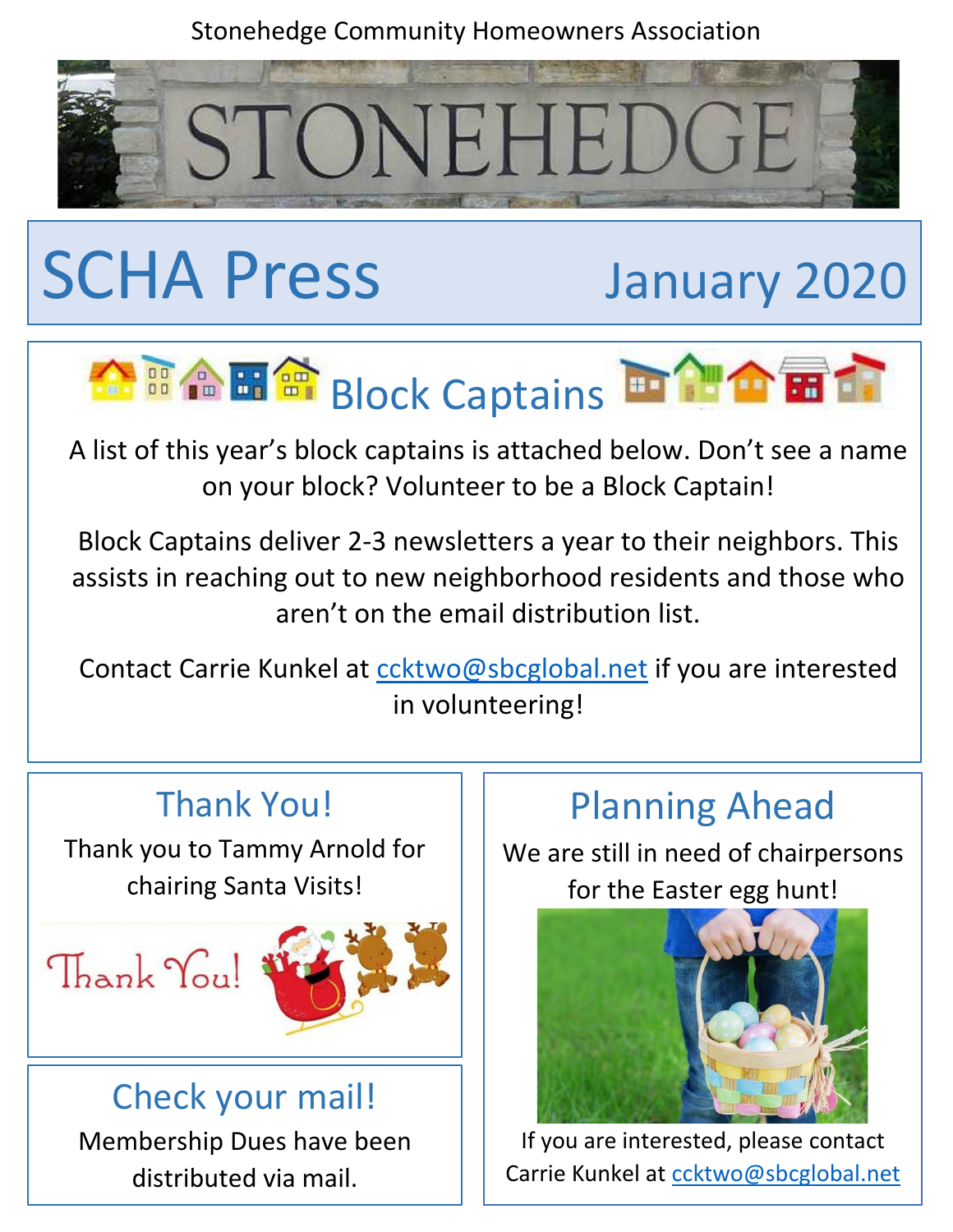## 2020 SCHA Block Captains

| <b>BLOCK</b>                                  | <b>CAPTAIN AND ADDRESS</b>            | <b>CONTACT INFORMATION</b> |
|-----------------------------------------------|---------------------------------------|----------------------------|
| <b>BEDFORD COURT</b>                          | Tammy Arnold - 1969 Bedford Court     | 630-690-6978               |
| <b>BERKSHIRE PLACE</b>                        |                                       | arnoldmt@hotmail.com       |
| <b>BRIGHTON DRIVE (WEST OF BUCKINGHAM)</b>    |                                       |                            |
| <b>BRIGHTON DRIVE (EAST OF BUCKINGHAM)</b>    | Tom Hatting - 539 Brighton Drive      | 630-682-0246               |
|                                               |                                       | tmhatting@comcast.net      |
| <b>BUCKINGHAM DRIVE</b>                       |                                       |                            |
| <b>BUCKINGHAM DRIVE AND COURT (EAST/WEST)</b> |                                       |                            |
| <b>BURHHAM PLACE</b>                          |                                       |                            |
| <b>CANTERBURY PLACE</b>                       |                                       |                            |
| <b>CHATHAM DRIVE (NORTH)</b>                  |                                       |                            |
| <b>CHATHAM DRIVE (SOUTH)</b>                  | Pat Borowiak - 1926 Gladstone Drive   | patborowiak@comcast.net    |
| <b>COLONIAL SQUARE</b>                        | Leah Kulczewski - 1945 Dorset Drive   | 630-482-1526               |
|                                               |                                       | leahkay@comcast.net        |
| <b>CROMELL DRIVE (NORTH)</b>                  |                                       |                            |
| <b>CROMWELL DRIVE (SOUTH)</b>                 |                                       |                            |
| <b>DEERPATH COURT</b>                         |                                       |                            |
| DORSET DRIVE (BRIGHTON TO COLONIAL)           | Leah Kulczewsk - 1945 Dorset Drive    | 630-482-1526               |
|                                               |                                       | leahkay@comcast.net        |
| DORSET DRIVE (EAST OF RICHTON)                |                                       |                            |
| DORSET DRIVE (COLONIAL TO RICHTON)            |                                       |                            |
| <b>EAGLE COURT</b>                            | Brenda Wagner - 1807 Golden Pond Lane | 630-260-9641               |
|                                               |                                       | brendawagner@concast.net   |
| <b>ELK COURT</b>                              |                                       |                            |
| <b>GLADSTONE DRIVE (NORTH)</b>                | Pam Mitroff - 1919 Gladstone          | 630-863-9495               |
|                                               |                                       | pammitroff@sbcglobal.net   |
| <b>GLADSTONE DRIVE (SOUTH)</b>                |                                       |                            |
| <b>GOLDEN POND LANE</b>                       | Brenda Wagner - 1807 Golden Pond Lane | 630-260-9641               |
|                                               |                                       | brendawagner@concast.net   |
| <b>GREENSBORO DRIVE (NORTH)</b>               |                                       |                            |
|                                               |                                       |                            |
| <b>GREENSBORO DRIVE (SOUTH)</b>               | Ed Zalewski - 2029 Greensboro Drive   | 630-260-8775               |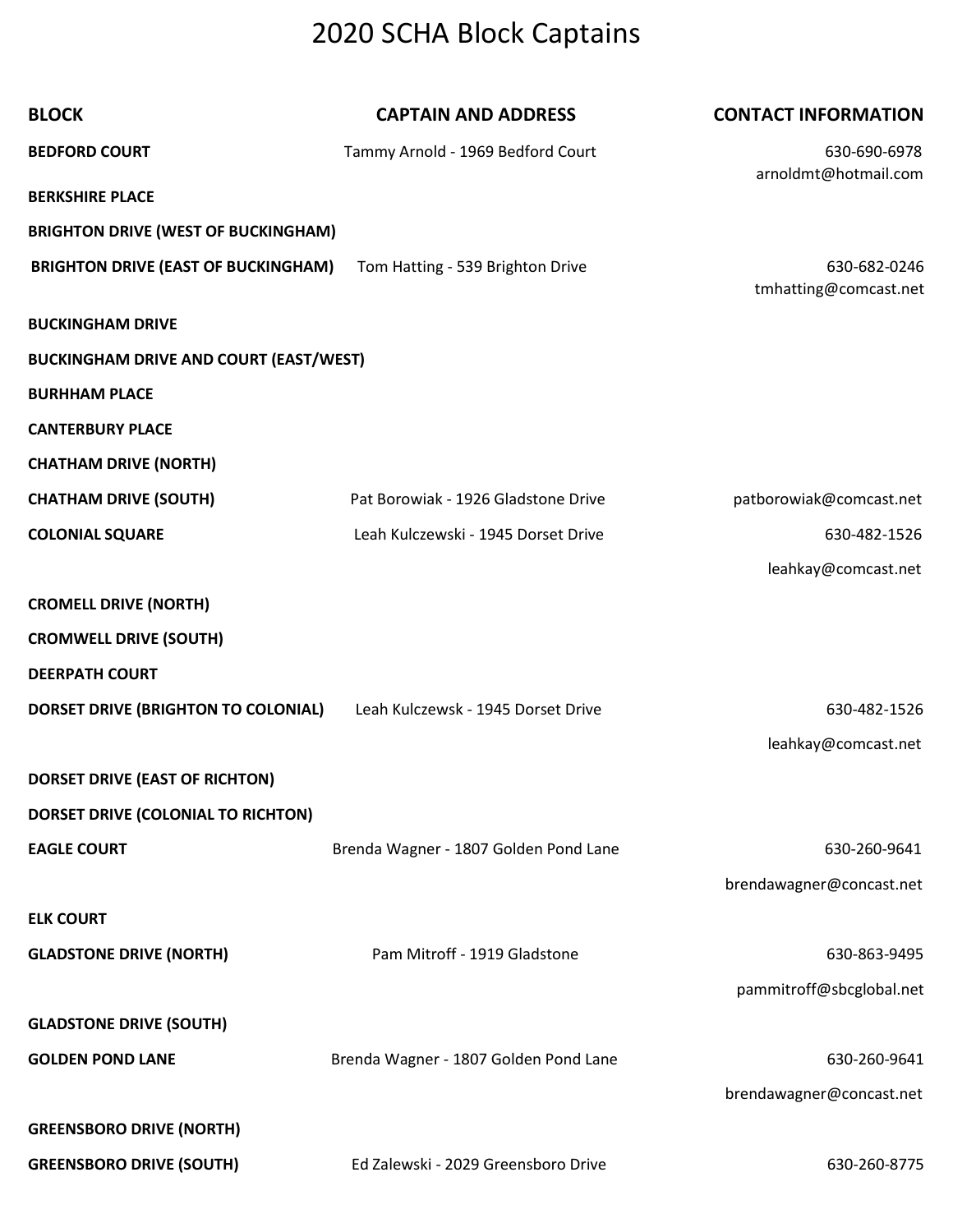| <b>HIDDEN COURT</b>             | Brenda Wagner - 1807 Golden Pond Lane | 630-260-9641             |
|---------------------------------|---------------------------------------|--------------------------|
|                                 |                                       | brendawagner@concast.net |
| <b>JEFFREY AND JOYCE COURTS</b> |                                       |                          |
| <b>MARYWOOD TRAIL</b>           |                                       |                          |
| <b>MIDDLETON DRIVE</b>          |                                       |                          |
| <b>MIDDLETON COURT</b>          | Missy Stancy - 1914 Middleton Court   | 630-280-7068             |
|                                 |                                       | Mel_reeves@yahoo.com     |
| <b>RICHTON COURT (NORTH)</b>    |                                       |                          |
| <b>RICHTON COURT (SOUTH)</b>    |                                       |                          |
| <b>SHERWOOD PLACE (NORTH)</b>   |                                       |                          |
| <b>SHERWOOD PLACE (SOUTH)</b>   |                                       |                          |
| <b>SOMERSET LANE (MARYWOOD)</b> |                                       |                          |
| <b>SOMERSET LANE (NORTH)</b>    | Carol Sweder - 1974 Somerset Lane     | 630-665-4832             |
|                                 |                                       | ccswe@comcast.net        |
| <b>SOMERSET LANE (SOUTH)</b>    | Rose Hopkins - 2029 Somerset Lane     | 630-665-2495             |
|                                 |                                       | rmhopkins#comcast.net    |